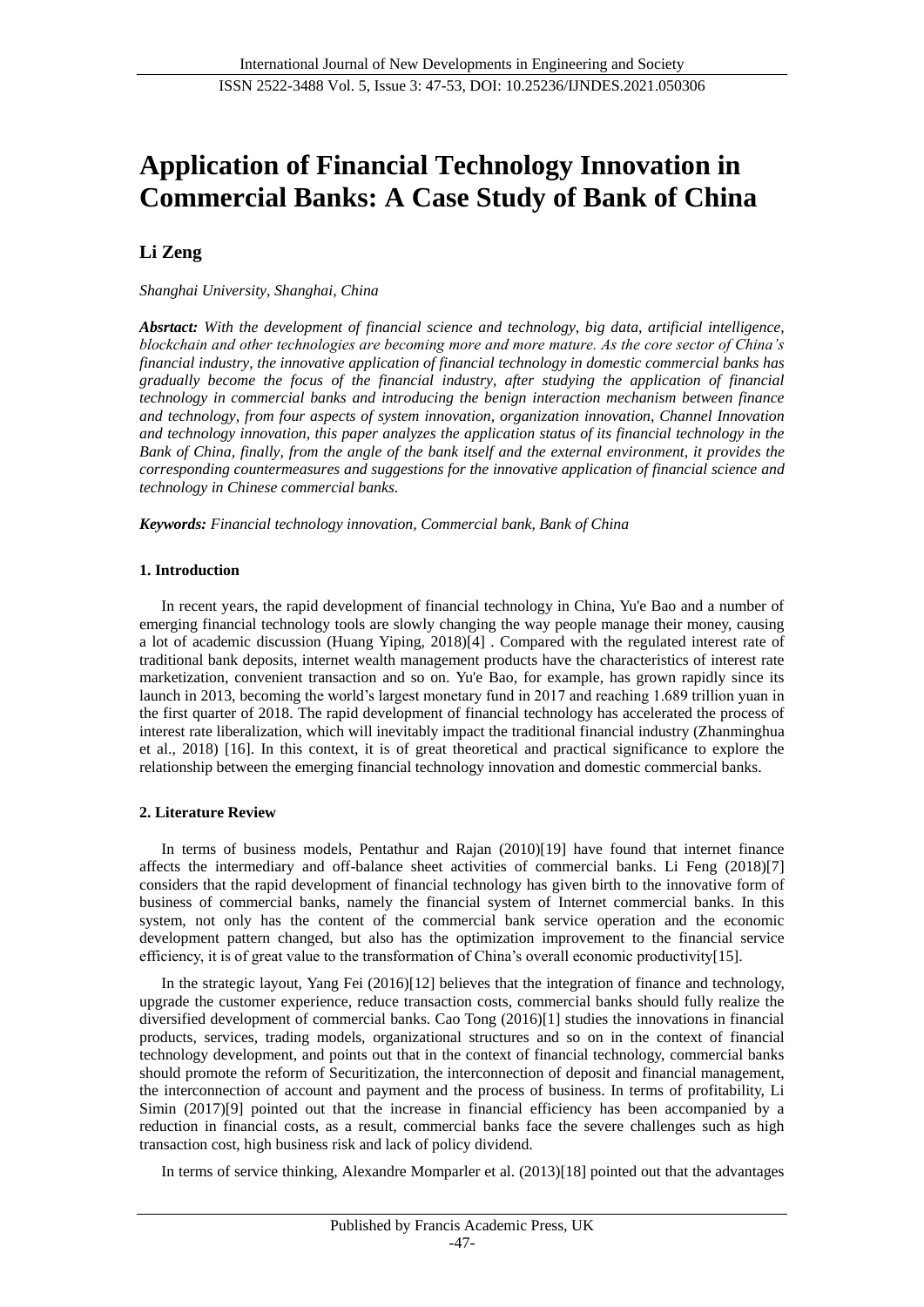of internet finance lie in the efficiency of its services, and therefore commercial banks should continuously improve the efficiency of their services and actively change their existing development model. Cui Ziteng, Umagoshi, Wu Han (2017)[2] point out that financial technology is conducive to the transformation and innovation of traditional commercial banking, and is conducive to improving the quality of financial services. Commercial banks should make full use of the advantages brought by financial technology, perfect their financial functions, reshape their organizational structure and improve service efficiency so as to meet the challenges of financial technology and achieve long-term development. Lu Minfeng and Yu Pengfei (2017)[6] point out that with the exploration of various emerging technologies, major breakthroughs have been made, the integration of technology and finance is of great significance for improving the service efficiency of financial industry and innovating the products and services of commercial banks.

In this context, it is of great theoretical and practical significance to explore the application of emerging financial technology in domestic banks. The Bank of China attaches great importance to the innovation-driven role of financial technology and actively integrates financial technology and financial business, the future research on blockchain, virtual reality, Internet of things and quantum communication is immeasurable, so this paper chooses bank of China as a case study.

#### **3. The Related Concepts and Operation Mechanism of Financial Science and Technology Innovation**

#### *3.1 Concept of Fintech*

Chinese scholar Tang Li et al. (2016)[10] argue that the term Fintech is an exotic, foreign derived term from Fintech, a compound word that stands for 'finance + technology' and means 'Fintech' in English, it means to provide financial services for customers with the support of high and new Internet technology. Li Miao (2016)[5] proposed that fintech is a new business model based on cloud computing and Big Data Innovation, which subverts the traditional business model to form a new form of financial intermediation, make the financial channel more smooth. At present, the most broad definition is the international financial stability council in March 2016, "Financial Technology is technology to bring about financial innovation.". "The essence of fintech is the application of new and high technologies in the financial field," said Wu Xiaoling, dean of the Wudaokou School of Finance at Tsinghua University. It can be said that the essence of financial technology is that modern technology enables finance [14].

This paper holds that fintech innovates the products and services of the traditional financial industry by means of big data, blockchain, artificial intelligence, etc. , improve the efficiency at the same time to achieve the reduction of operating costs, so as to better serve customers. In essence, fintech remains finance, and advocates that technology should serve the development of financial business. China's financial science and Technology is currently experiencing rapid development, and many financial institutions have actively explored the integration of traditional financial business with new and emerging technologies, commercial banks should strengthen the application of financial technology in Operation Mode, process management and internal structure, improve the efficiency of financial service, reduce the cost of financial service, and realize diversified development to enhance user experience.

#### *3.2 Analysis of the Operation Mechanism of Financial Science and Technology Innovation*

In the early 1990s, western economist Romer (P. Romer, 1990) and others put forward the endogenous growth theory, which differs from Suono's model in that it internalizes technological factors. The representative of this theory introduces four basic inputs: Labor, capital, technology and human capital. At the same time, R & D Department, Intermediate Product Department, the final product department three departments. It holds that the R & D Department is responsible for R & D to form the patent, and thus become the basis of the intermediate product department's design products The final product department produces the final product and puts it on the market. In order to clarify the relationship between technology and finance, the financial sector is introduced as a supplement to the three sectors. The financial sector provides financial support for a series of activities, especially for technological innovation.

Economic development can not be separated from technological innovation, technological innovation will make the use of resources continue to improve the rate of economic development. But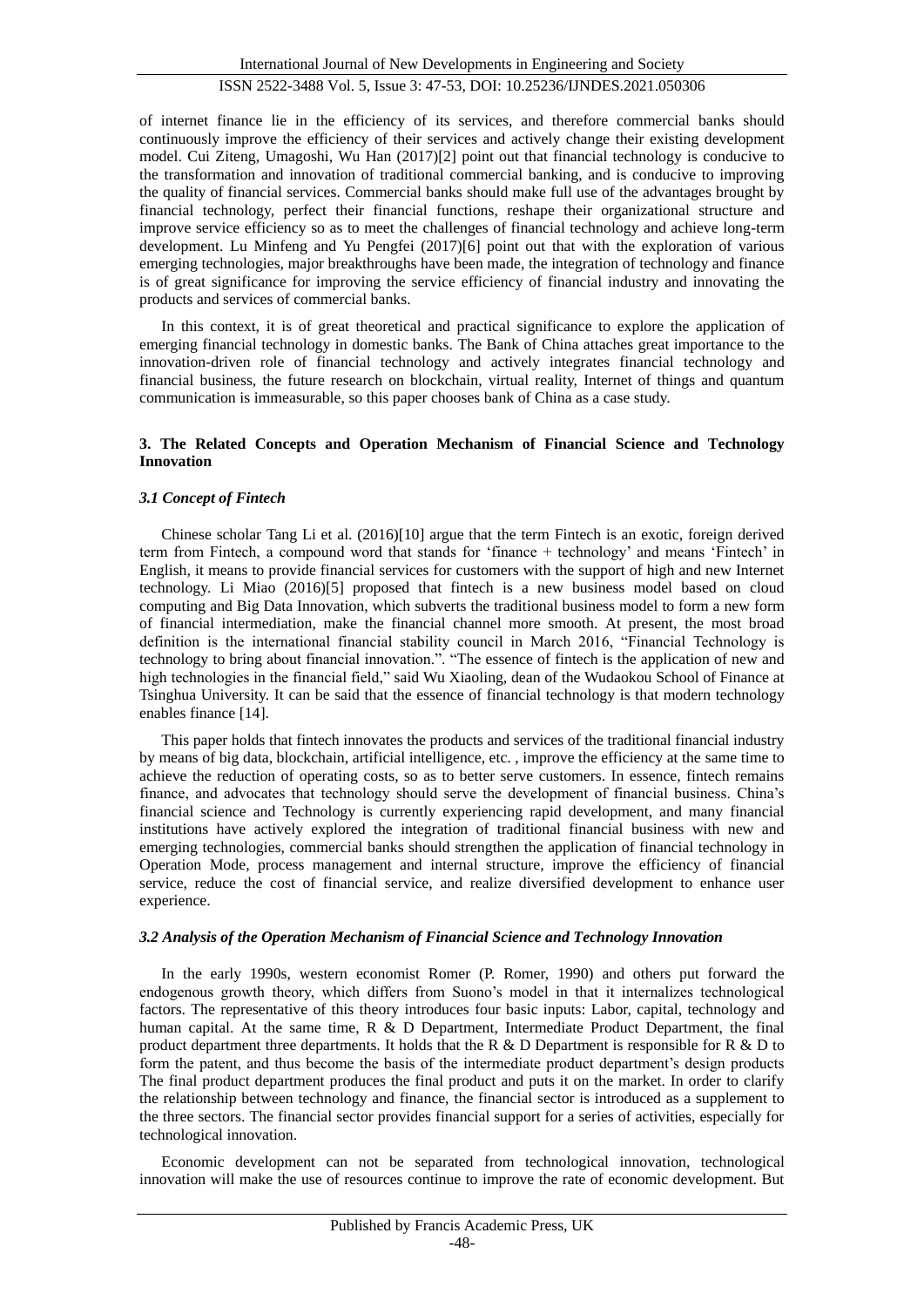because technological innovation is characterized by high investment, high risk and Information asymmetry, this determines that scientific and technological innovation needs a highly efficient and stable financial system to provide financial support and risk diversification and a series of services.

**Capital allocation function:** In 1934, Schumpeter, a foreign scholar, pointed out that the central role of financial markets is to increase the efficiency of the allocation of social resources through a series of financial competitions. The function of capital allocation can be realized through the indirect financing channel of financial intermediary on the one hand, and the financing service can be provided directly by financial market on the other.

**Risk diversification function:** Technological innovation is characterized by both profitability and risk, and often corresponds to high-risk and high-return. The main body of technological innovation can not bear all the risks in the process of innovation, so it is necessary to disperse the risks by means of financial power and transfer the risks to different bodies. In the financial market, the financial intermediary institutions represented by banks can provide diversified product portfolios to disperse risks, and provide technical innovation funds and technical innovation subjects to share technical risks, the main body of technological innovation can be better engaged in innovation activities.

**Information disclosure function:** the financial system under financial science and technology has a strong function of information disclosure, investors can make a comprehensive evaluation of technological innovation projects, thus realizing the transfer of funds to high-quality technological innovation projects, and promote the virtuous circle of technological innovation activities. Investors can make decisions based on publicly available and transparent information in the capital markets, and when earnings do not meet expectations, they can withdraw their funds and invest in other technological innovations, thus the optimized allocation of funds is realized.

# **4. The Application of Financial Science and Technology Innovation in Bank of China**

### *4.1 Highlights of Bank of China's Fintech Development*

The bank of China actively grasps the development trend of bank digitalization, implements the "Mobile first" strategy, expands the online channel vigorously, continuously upgrades the mobile phone bank, and promotes the online business fast growth. In 2020, the substitution rate of bank of China's electronic channel to network business reached 95.31 percent, and the volume of electronic channel transactions reached 274.97 trillion yuan, up 12.80 percent year-on-year. Among them, mobile banking transactions reached 32.28 trillion yuan, up 14.14% year-on-year, becoming the most active customers online trading channels.

As the most global and integrated bank in China, the bank of China adheres to the technology-led strategy, has completed the big data platform, the artificial intelligence platform as well as the distributed architecture private cloud these three major platforms construction. At the same time, the bank of China's application of financial technology development and transformation results are obvious. Its financial technology invention patent application volume ranks the 2nd in the global financial industry, its strength is quite strong, and it has maintained the global leading position, especially in the area of blockchain application, in 2017 SWIFT organization Global Payment Innovation platform project launched the "Bank of China Global Zhihui" international remittance products, significantly enhance the customer cross-border payment experience. Up to the corresponding patents, technology, to the cooperation with Tencent, down to the application, are involved. According to the Bank of China's annual report, the bank has been working on the application of blockchain technology in practical areas such as trade finance, bio-authentication technology, housing renting and poverty alleviation, and has been continuously deepening the application of data, using fintech to enhance the service level of electronic channels, promote the innovation of financial products and develop scenario finance. And by using technologies such as fingerprint authentication, OCR, face recognition, Face ID, etc. , the security and convenience of the corresponding operation of the mobile phone bank have been enhanced, and the customer-centered all-round integration has been realized, effectively improve the customer experience, making customer experience far ahead of the industry.

# *4.2 The Status Quo of the Application of Fintech Innovation in Bank of China*

# *4.2.1 Institutional Innovation*

On the one hand, it is clear that science and technology will lead the digital transformation in the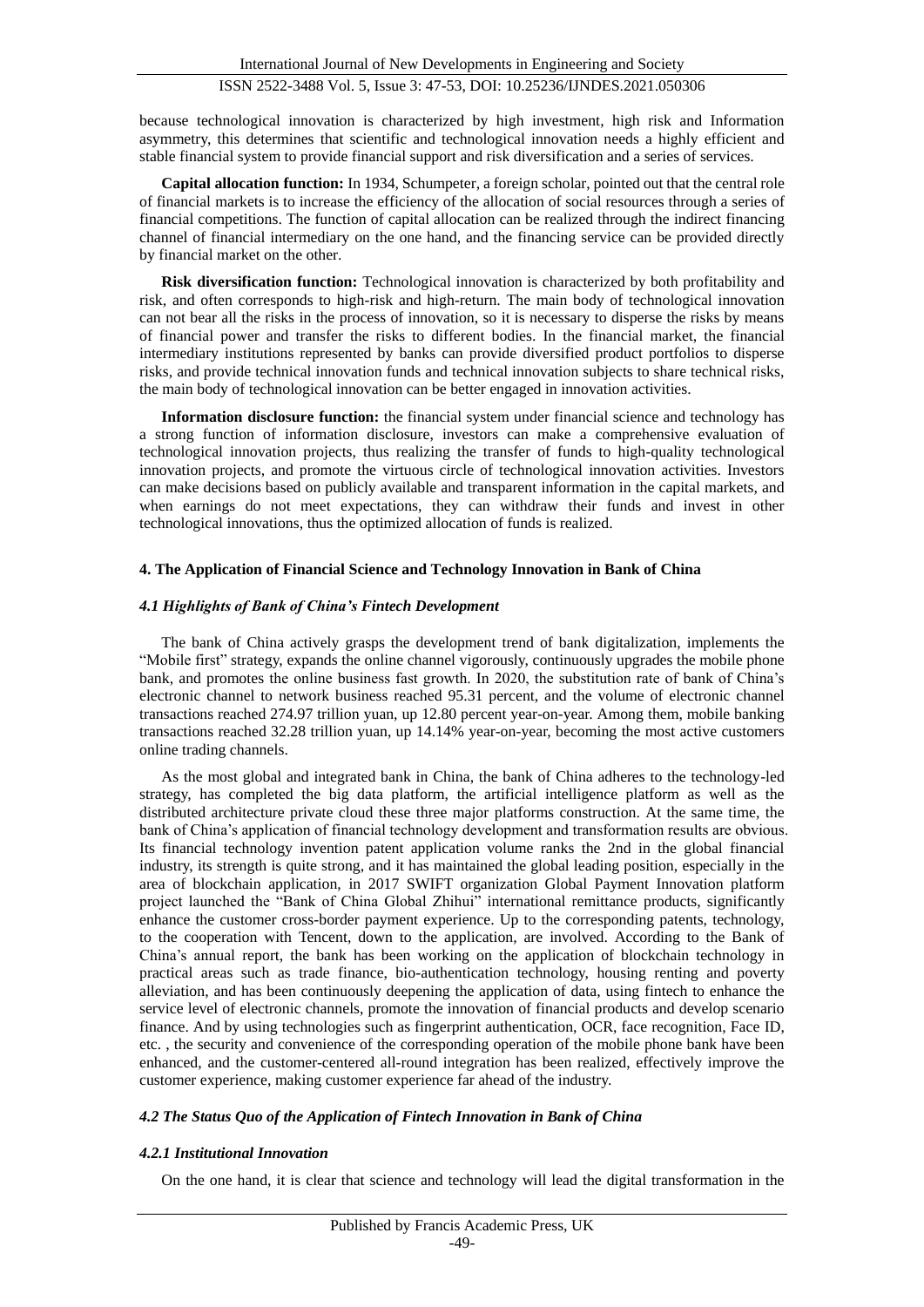first place of strategic planning. The slogan of "1234-28"for digital development is put forward: "1"means to take digitalization as the main axis, to integrate scientific and technological elements into the whole bank and to construct a new banking state; "2"means to build two major structures, enterprise business architecture and technology architecture, driven by a double helix structure; "3"for building three platforms, namely Big Data Platform, cloud computing platform and artificial intelligence platform; "4-28"for focusing on four areas, 28 projects in progress. On the other hand, from the level of the system to change the past business philosophy, to train the bank's sense of change. In terms of institutional and institutional innovation, it has promoted the establishment of a three-level innovation management system; in terms of talent team building, it has implemented the "Talent plan"and established a cross-departmental talent exchange and training mechanism based on the science and technology system, reserve Force for Bank of China financial technology development.

# *4.2.2 Channel Innovation*

Bank of China has also carried on many upgrades to the electronic bank, and has taken the lead in introducing the enterprise mobile banking. Since then, it has launched a "Micro-finance, micro-life, micro-services" as the theme of the Wechat Bank, using Wechat's driving capacity to further expand the channel business. The Bank of China first launched Wechat Bank, which has realized a healthy interaction among multiple channels, covering financial services such as inquiry, credit card repayment, wealth management and online booking, and receiving feedback and online complaints from users, it brings us closer to our clients. In addition, the Bank of China focuses on the research of Internet of things finance, with a view to providing situational financial services to customers and enhancing customer experience. The Bank of China has also actively promoted business cooperation with companies such as Orient Fortune Net, Tencent, Tu Niu and Qunar net, further broadening the channels for customers and enriching the service scene.

# **5. Problems in the Application of Financial Science and Technology Innovation**

# *5.1 Institutional Level*

One is that thinking has not yet completely changed. Data and technology are the core elements in the background of financial science and technology. Although the bank of China is also actively embracing financial science and technology at present, it has a strong traditional thinking of management and development, and it is difficult to achieve an effective reversal in the short term, in addition, the application of fintech is still in the stage of formal development, which needs to strengthen the cultivation of "Cooperation, opening and sharing" internet thinking. Second, facing the constraints of talent. The essence of competition under the background of financial science and technology is the competition of talents. Talent also determines the success or failure of the development of the bank. Although the bank of China has established the corresponding talent exchange and training mechanism and incentive mechanism, it still needs to introduce scientific and technological talents in related fields to enhance its comprehensive competitiveness.

# *5.2 Organizational Level*

The rapid development of financial technology innovation has led to market diversion. Forced by the loss of profits, banks began to try the application of financial technology gradually. However, due to the short time for commercial banks to develop financial technology, and mainly patch-style update adjustment, not from the top-level design point of view to focus on the development of financial technology, so did not form an effective top-level design framework. The Bank of China, for its part, has not established a functional department dedicated to the development of fintech, the functions of financial science and technology innovation are scattered among the relevant departments such as corporate financial business, personal financial business, financial accounting, and information technology, thus increasing the internal communication and coordination costs, thus, to a certain extent, the financial innovation cycle is prolonged and it is difficult to adapt to the rapidly changing market environment.

### *5.3 Channel Level*

In the process of channel innovation, there is also the problem of high cost of special equipment. The bank itself has relatively rich data resources and experience in using them, cloud computing and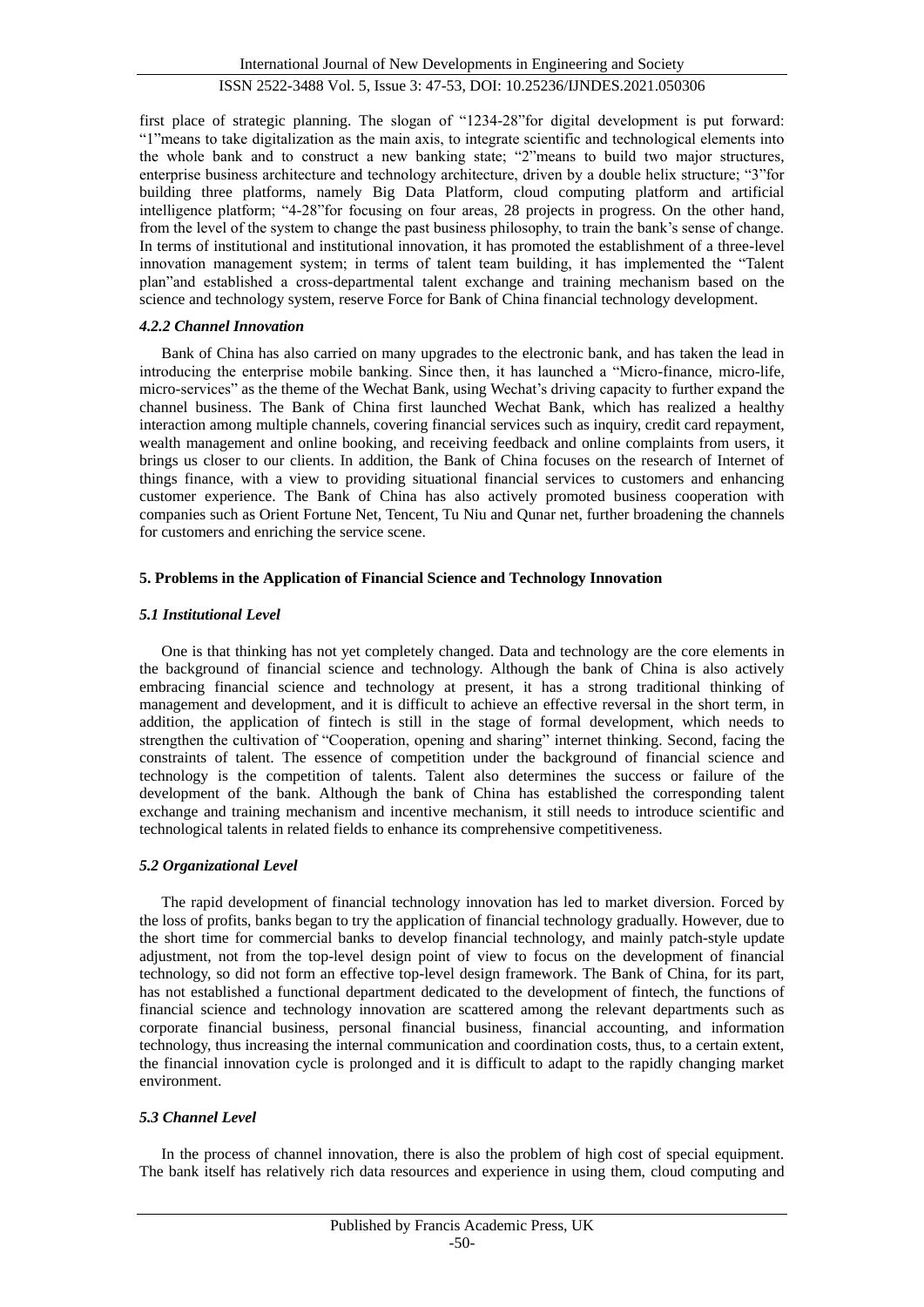the spread of big data have also helped reduce the cost of computing for banks. But with the popularization of application scenario, deep learning, machine learning and so on involve more complex algorithms, which put forward higher request to data operation[13].

### *5.4 Technical Aspects*

The development of data supply market lags behind and the algorithm has blind spots. The three major technology platforms of the bank of China need different dimensions of data to support them. In addition to obtaining internal data such as basic customer information, consumer preferences, and transaction behavior, they also need to obtain certain external data, most of these external data come from the government, the third party organization or the Internet. Although there is a huge data system in China, there are some rules in the data supply market, which hinder the effective integration of information. At the same time, the degree of data disclosure at the government level is limited, and when it comes to cross-platform data ecosystem analysis, it is often abandoned due to lack of data. With the development of financial science and Technology, algorithms also put forward higher requirements, so it is necessary to continue to innovate the forward development of technology.

#### **6. Countermeasures and Suggestions on Promoting the Application of Financial Science and Technology Innovation in China's Commercial banks**

#### *6.1 Strengthening the Construction of Financial Ecological Environment*

We will improve the legal system of supervision and establish a regulatory coordination mechanism. The innovation of Financial Science and technology has brought the function of disintermediation, transparency and democratization to the commercial bank of our country, but it also leads to the risk of seeking for excellence and information security, and may lead to the new systematic risk. In the face of these risks, the traditional passive regulatory model leads to the uncertain institutional environment of moving governance for financial science and Technology Innovation, the backwardness of supervision technology also makes the traditional prudential supervision unable to effectively deal with the systemic risks caused by financial science and technology innovation. Therefore, the prudential supervision of commercial banks needs to unify the "Inclusive supervision model, modern supervision technology and cooperative international supervision", form a "Trinity" regulatory system (Emperor Xiaowu of Liu Song and Zeng Jia, 2021)[8] , build a system of legal rules governing the use of Technology [17] . On the premise of ensuring security, enough space is reserved for financial science and technology innovation.

### *6.2 Countermeasures and Suggestions for Commercial Banks to Strengthen the Application of Fintech*

#### *6.2.1 Improving the Organizational Structure of Commercial Banks*

In order to apply financial technology innovatively, commercial banks should establish an organization form which is suitable for financial technology, so as to promote the development and application of financial technology.

Establish and improve the organizational structure to promote the effective integration of resources. First of all, a good organizational structure makes the division of labor clear, cooperation will become close; second, the implementation of the project is likely to involve other third parties, at this time with a good organizational structure, at last, the management should pay attention to the virtuous circle and the binding of interests, grasp the direction of key construction, and actively coordinate the cooperation among various departments[11].

Set up a special operation organization to realize the specialization of Operation Mode. At present, many domestic commercial banks have experimented with the "Credit factory"-style innovative financial model, and set up a professional examination and measurement organization between the enterprise loan and the bank loan. Within the "Credit Factory", all the equipment and technical tools are characterized by specialization, and the principles of serving the small and medium- sized enterprises of science and technology are determined, it can be a beneficial reference for commercial banks that have not applied the innovative model and build a credit structure model suitable for the region. It should be noted that in the operation of the organization, but also as far as possible use of big data, artificial intelligence and other information processing technology, so as to improve the efficiency of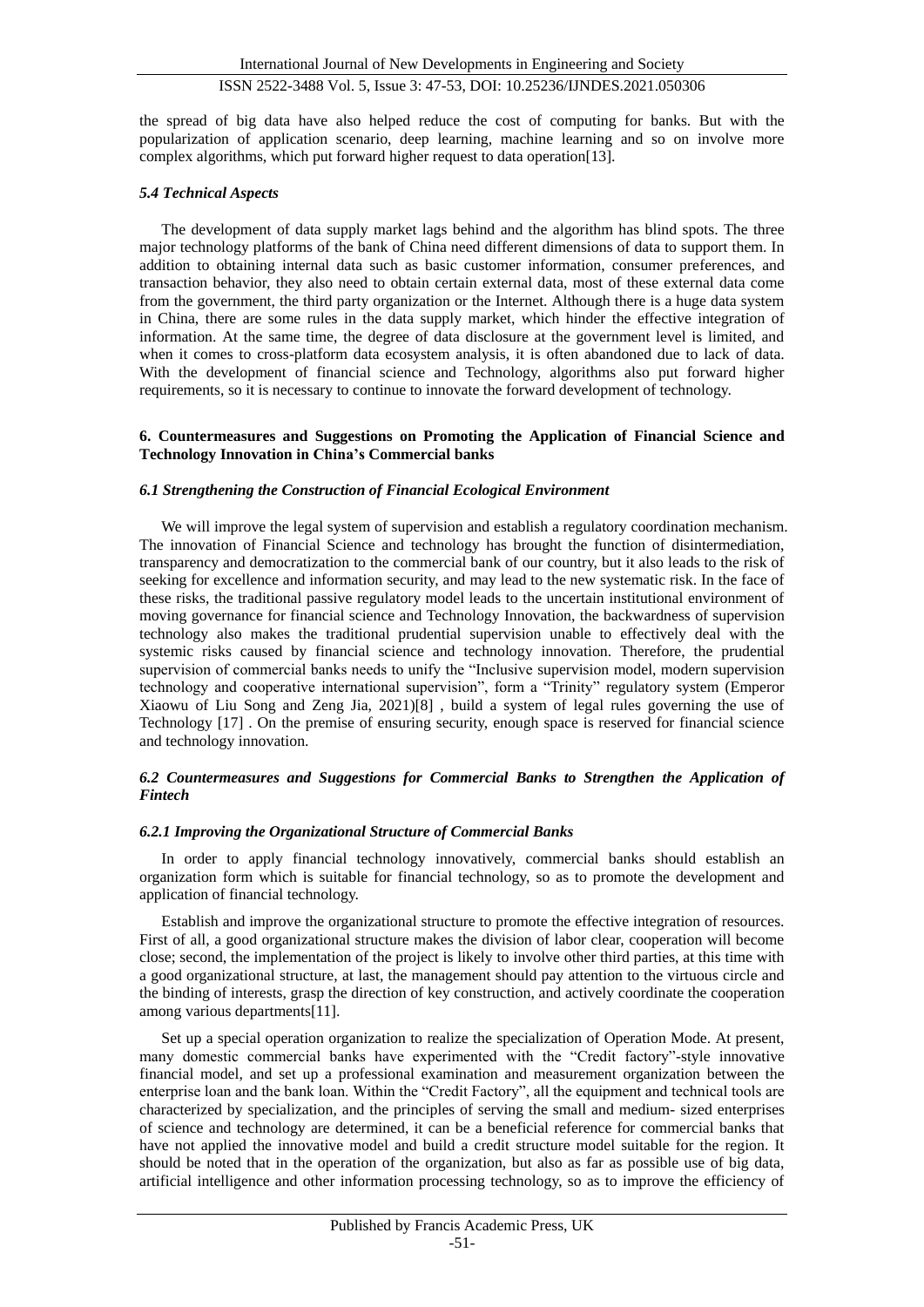business.

#### *6.2.2 Enhancing the Channel Effectiveness of Commercial Banks*

In order to realize the virtuous circle of finance and science and technology innovation, commercial banks should develop "Four-modernization" type commercial banks with the combination of new technology, and further widen the electronic channel for commercial banks.

Virtual Bank based on mobile internet. First, the integration of online banking, mobile phones, wechat, SMS and other channels to build a 24-hour vertical service chain; second, pay attention to the collection of all-channel behavior data to provide data resources for big data analysis; The third is to innovate payment methods, improve the electronic payment chain, in the pursuit of convenience while ensuring the security of payment[20].

Digital Bank based on blockchain technology. The characteristics of low cost and high efficiency of blockchain are suitable for commercial banks with long process and many links. One is to intelligently reshape the bank's business processes and strengthen the links between the layers; the other is to enhance the data interaction with customers; and the third is to actively focus on the application of blockchain technology in banks. Information Bank based on big data. Only a steady increase in the amount of data available through various banking channels can provide a full picture of financial services to customers. One is to set up a big data processing center to analyze comprehensive data information; the second is to analyze comprehensive data using comprehensive external data, such as sesame credit score; and the third is to combine customer portraits, such as behavior preference, potential demand, etc, to make targeted introduction, improve the efficiency of big data decisionmaking banks[3].

Intelligent Bank based on artificial intelligence. The commercial bank should take the customer experience as the leading factor, construct the real-time meets the customer demand the intelligent bank. The first is to promote the weak network point; the second is to improve the service level of the network point by using the intelligent self-service equipment; the third is to actively lay out the intelligent investment and improve the customer experience with the intelligent decision-making analysis, so as to accumulate customer resources.

#### *6.2.3 Deepening Technical Support for Commercial Banks*

Emerging Technologies urge the transformation and development of commercial banks, and provide a way out for the upgrading and transformation of banks.

Strengthen the support of software and hardware, make use of blockchain to build core competitiveness. The development and application of financial science and technology needs strong infrastructure, which includes hardware environment and software environment. The perfect software and hardware environment has provided the basic environment for the bank's financial creation. At the same time, commercial banks should make use of the characteristics of block chain traceable, not tamper, accelerate the development and application of block chain technology, and build their own core competitiveness. First, trade settlement and cross-border payment, block chain point-to-point settlement to achieve the disintermediation; second, the bill settlement, block chain can not tamper with the characteristics of effective reduction of the corresponding risk. In addition, foreign exchange, precious metals and other transactions can also become blockchain technology applications.

Pay close attention to the development trend, vigorously research and development of core technology. Commercial banks should pay close attention to the development trend of artificial intelligence, blockchain and other emerging technologies, enhance their own technological hard strength, focus on advantages to achieve breakthroughs in key technological areas. With the development of big data, data has become an important strategic resource for banks, so big data system plays the role of infrastructure, banks should strengthen their own data construction and application capacity, carding and integrating the internal and external data, creating the characteristic data analysis ecological chain, and strengthening the data support to the financial business. At the same time, VR technology, speech recognition and machine learning technology should be combined to enhance crossborder data fusion and application exploration, to provide customers with personalized and intelligent products and services.

#### **References**

*[1] Cao Tong. Fintech and commercial bank transformation and upgrading [J]. Gold card project,*